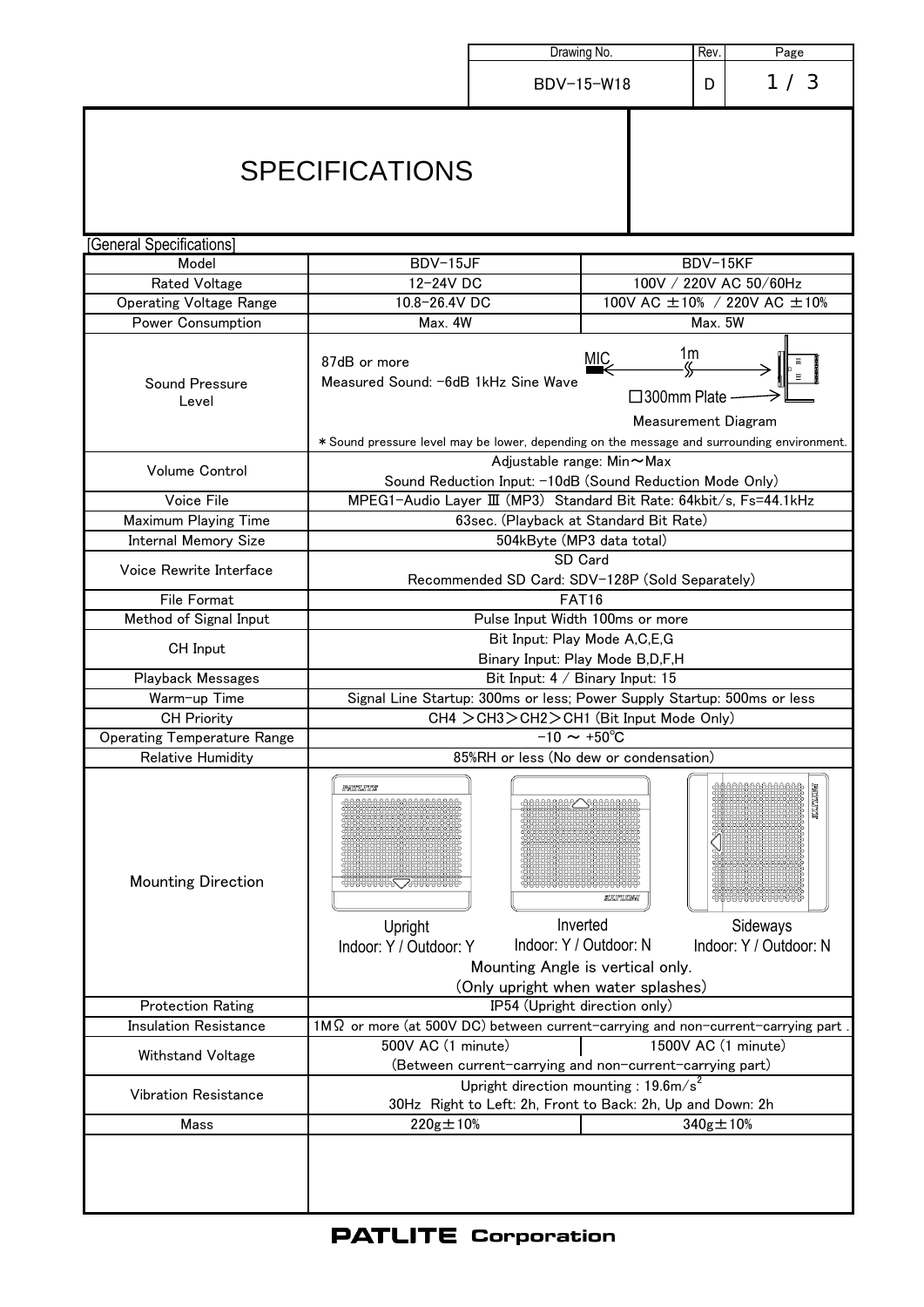| Drawing No. | ∽age               |
|-------------|--------------------|
| BDV-15-W18  | -3<br>$\mathbf{2}$ |

| <b>Play Mode (Operation Mode Switch Setting)</b><br>Factory Default: Group A (When message registration is up to 4) / Group B (When message registration is 5 or more)                                                                                                                                                         |
|--------------------------------------------------------------------------------------------------------------------------------------------------------------------------------------------------------------------------------------------------------------------------------------------------------------------------------|
| CH input: CH1 - CH4 Playback Messages: 4                                                                                                                                                                                                                                                                                       |
| CH input: CH1 - CH4 Playback Messages: 15                                                                                                                                                                                                                                                                                      |
| CH input: CH1 - CH3 Playback Messages: 3<br>CH4 : Input reduces the volume by 10dB.                                                                                                                                                                                                                                            |
| CH input: CH1 - CH3 Playback Messages: 7<br>CH4 : Input reduces the volume by 10dB.                                                                                                                                                                                                                                            |
| CH Input: CH1 to CH4 Playback Messages: 4                                                                                                                                                                                                                                                                                      |
| When one of the signal wires between CH1 to CH4 are entered for a bit input and an input message<br>is entered during message playback, the message will interrupt the message being played. Even if<br>the input is held down, the message playback will be reproduced only once, and there is no priority<br>input order.    |
| CH Input: CH1 to CH4 Playback Messages: 15                                                                                                                                                                                                                                                                                     |
| When one of the signal wires between CH1 to CH4 are entered for a binary input and an input<br>message is entered during message playback, the message will interrupt the message being played.<br>Even if the input is held down, the message playback will be reproduced only once, and there is no<br>priority input order. |
| CH Input: CH1 to CH4 Playback Messages: 4                                                                                                                                                                                                                                                                                      |
| When the signal wires from CH1 to CH4 for a bit input are held when short-circuited to the common<br>wire, the message will repeat until the signal wire is removed from common. Once the input is lost,<br>the playback will stop.                                                                                            |
| CH Input: CH1 to CH4 Playback Messages: 15                                                                                                                                                                                                                                                                                     |
| When the signal wires from CH1 to CH4 for a binary input are held when short-circuited to the<br>common wire, the message will repeat until the signal wire is removed from common. Once the input<br>is lost, the playback will stop.                                                                                         |
|                                                                                                                                                                                                                                                                                                                                |
| The Message No.1 plays.                                                                                                                                                                                                                                                                                                        |
| RoHS Directive (EN IEC 63000)<br>EMC Directive (EN 55011, EN 61000-6-2)                                                                                                                                                                                                                                                        |
|                                                                                                                                                                                                                                                                                                                                |

Notes

・Conforms to the CE requirements. (BDV-15JF)

Model Number Configuration ・There are no contents of controlled substances exceeding the threshold for the RoHS Directive. (BDV-15KF)

$$
\text{BDV} - 15 \underbrace{\text{J F}}_{\text{Rated Voltage}} - \underbrace{\text{J} \underbrace{\text{J} \underbrace{\text{J}}}_{\text{J} : 12-24 \lor \text{DC}}}_{\text{K} : 100 \lor /220 \lor \text{K} : \text{Dark Gray}}
$$

Caution on Copyright

Work that was recorded or copied from music CDs or other media used in public places may infringe upon copyrights and law enforcement may be imposed. When using a work that was recorded or copied from music CDs or other media, be sure to obtain permission from the author. In addition, copyright of audio/music data distributed or sold by PATLITE Corporation belongs to PATLITE. It is strictly prohibited to copy/reprint whole or partial contents of audio/music data belonging to PATLITE Corporation, or to transfer/sell such material on computer networks etc., without permission of the rightful holder.